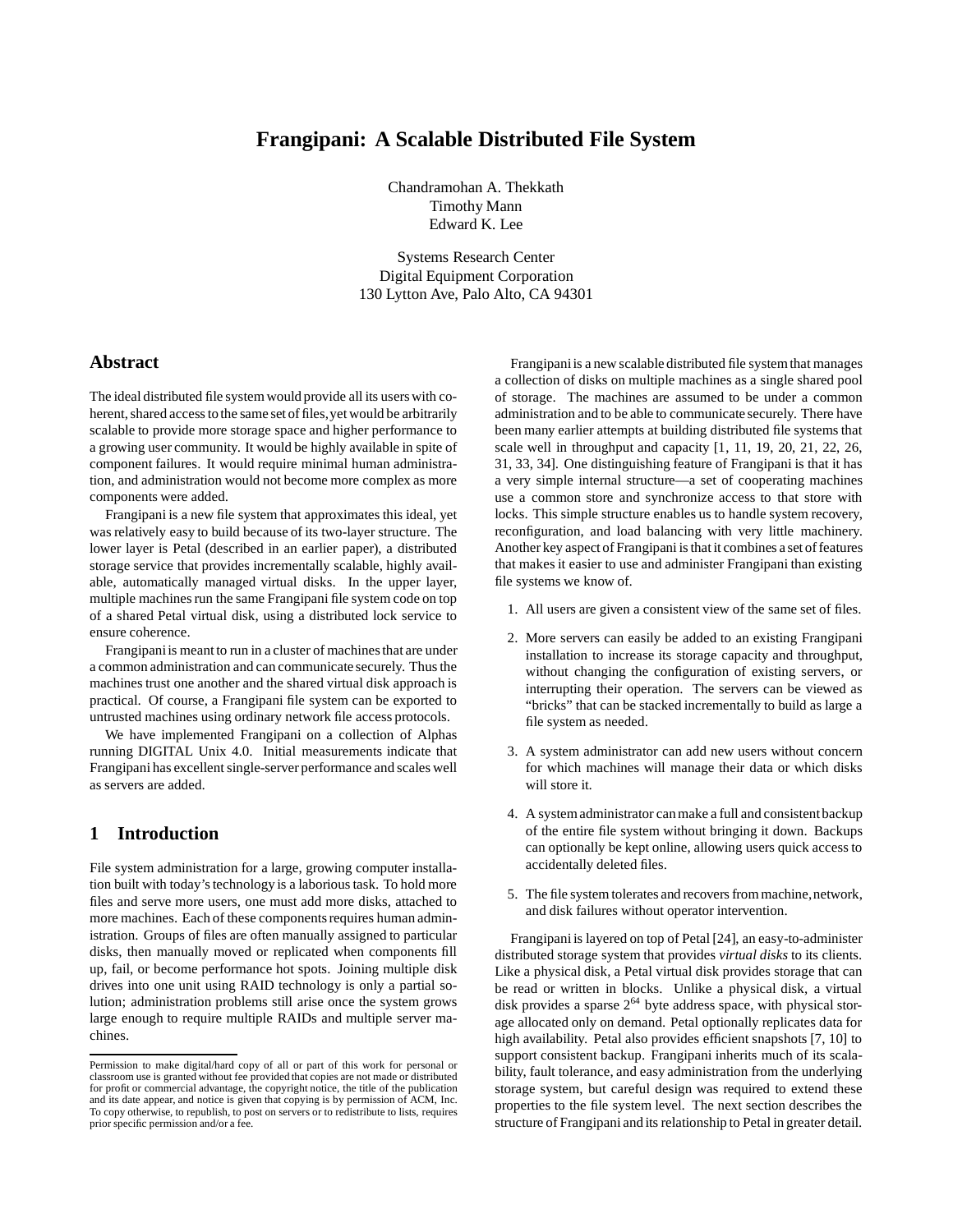

**Figure 1**: **Frangipani layering.** *Several interchangeable Frangipani servers provide access to one set of files on one Petal virtual disk.*

Figure 1 illustrates the layering in the Frangipani system. Multiple interchangeable Frangipani servers provide access to the same files by running on top of a shared Petal virtual disk, coordinating their actions with locks to ensure coherence. The file system layer can be scaled up by adding Frangipani servers. It achieves fault tolerance by recovering automatically from server failures and continuing to operate with the servers that survive. It provides improved load balancing over a centralized network file server by splitting up the file system load and shifting it to the machines that are using the files. Petal and the lock service are also distributed for scalability, fault tolerance, and load balancing.

Frangipani servers trust one another, the Petal servers, and the lock service. Frangipani is designed to run well in a cluster of workstations within a single administrative domain, although a Frangipani file system may be exported to other domains. Thus, Frangipani can be viewed as a *cluster file system*.

We have implemented Frangipani under DIGITAL Unix 4.0. Due to Frangipani's clean layering atop the existing Petal service, we were able to implement a working system in only a few months.

Frangipani is targeted for environments with program development and engineering workloads. Our tests indicate that on such workloads, Frangipani has excellent performance and scales up to the limits imposed by the network.

### **2 System Structure**

Figure 2 depicts one typical assignment of functions to machines. The machines shown at the top run user programs and the Frangipani file server module; they can be diskless. Those shown at the bottom run Petal and the distributed lock service.

The components of Frangipani do not have to be assigned to machines in exactly the way shown in Figure 2. The Petal and Frangipani servers need not be on separate machines; it would make sense for every Petal machine to run Frangipani as well, particularly in an installation where the Petal machines are not heavily loaded. The distributed lock service is independent of the rest of the system; we show one lock server as running on each Petal server machine, but they could just as well run on the Frangipani hosts or any other available machines.

#### **2.1 Components**

As shown in Figure 2, user programs access Frangipani through the standard operating system call interface. Programs running on different machines all see the same files, and their views are coherent; that is, changesmade to a file or directory on onemachine



**Figure 2**: **Frangipani structure.** *In one typical Frangipani configuration, some machines run user programs and the Frangipani file server module; others run Petal and the distributed lock service. In other configurations, the same machines may play both roles.*

are immediately visible on all others. Programs get essentially the same semantic guarantees as on a local Unix file system: changes to file contents are staged through the local kernel buffer pool and are not guaranteed to reach nonvolatile storage until the next applicable  $f$ sync or sync system call, but metadata<sup>1</sup> changes are logged and can optionally be guaranteed non-volatile by the time the system call returns. In a small departure from local file system semantics, Frangipani maintains a file's last-accessed time only approximately, to avoid doing a metadata write for every data read.

The Frangipani file server module on each machine runs within the operating system kernel. It registers itself with the kernel's file system switch as one of the available file system implementations. The file server module uses the kernel's buffer pool to cache data from recently used files. It reads and writes Petal virtual disks using the local Petal device driver. All the file servers read and write the same file system data structures on the shared Petal disk, but each server keeps its own redo log of pending changes in a distinct section of the Petal disk. The logs are kept in Petal so that when a Frangipani server crashes, another server can accessthe log and run recovery. The Frangipani servers have no need to communicate directly with one another; they communicate only with Petal and the lock service. This keeps server addition, deletion, and recovery simple.

The Petal device driver hides the distributed nature of Petal, making Petal look like an ordinary local disk to higher layers of the operating system. The driver is responsible for contacting the

<sup>&</sup>lt;sup>1</sup>We define *metadata* as any on-disk data structure other than the contents of an ordinary file.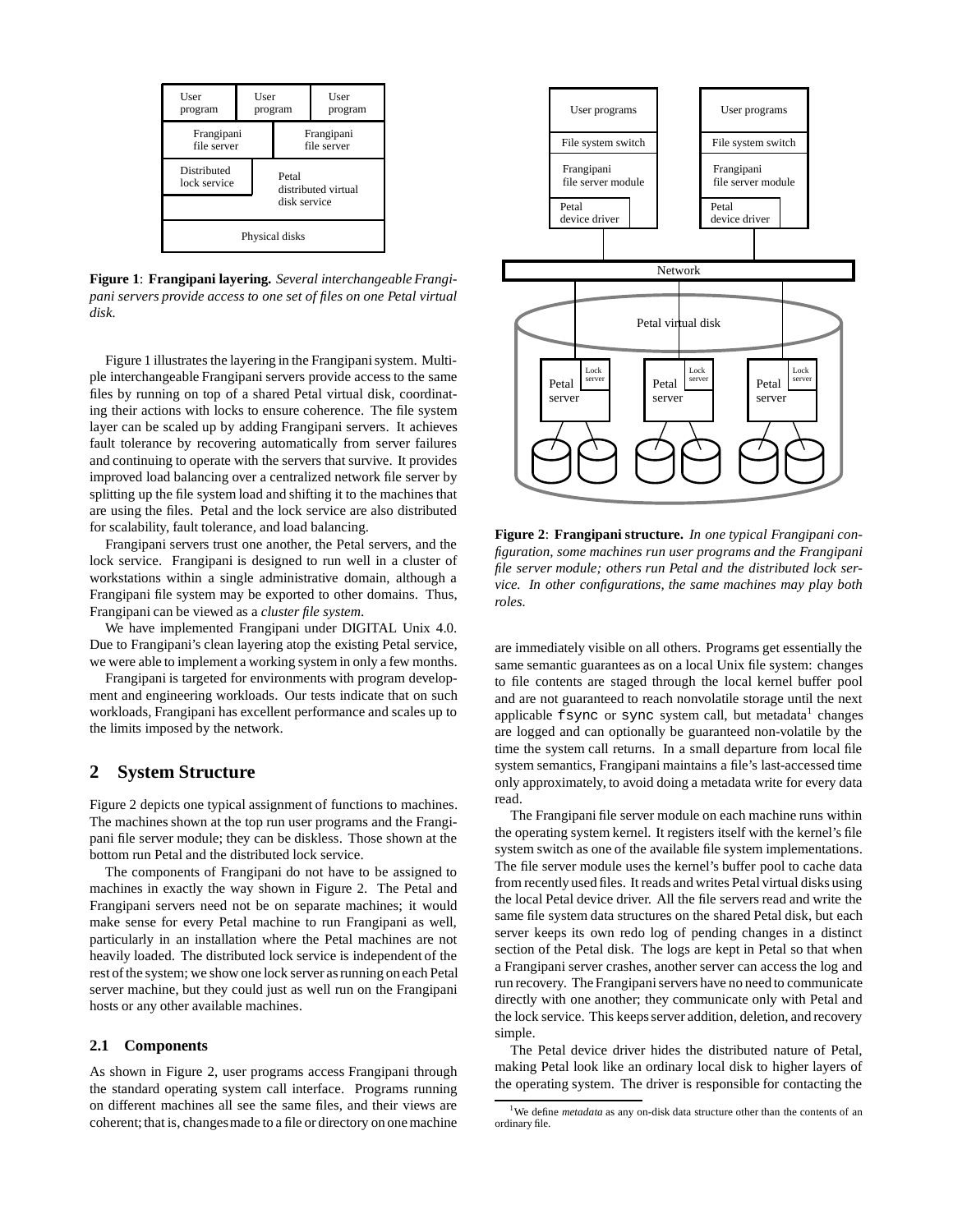correct Petal server and failing over to another when necessary. Any Digital Unix file system can run on top of Petal, but only Frangipani provides coherent access to the same files from multiple machines.

The Petal servers run cooperatively to provide Frangipani with large, scalable, fault-tolerant virtual disks, implemented on top of the ordinary physical disks connected to each server. Petal can tolerate one or more disk or server failures, aslong as a majority of the Petal servers remain up and in communication and at least one copy of each data block remains physically accessible. Additional details on Petal are available in a separate paper [24].

The lock service is a general-purpose service that provides multiple-reader/single-writer locks to clients on the network. Its implementation is distributed for fault tolerance and scalable performance. Frangipani uses the lock service to coordinate access to the virtual disk and to keep the buffer caches coherent across the multiple servers.

#### **2.2 Security and the Client/Server Configuration**

In the configuration shown in Figure 2, every machine that hosts user programs also hosts a Frangipani file server module. This configuration hasthe potential for good load balancing and scaling, but poses security concerns. Any Frangipani machine can read or write any block of the shared Petal virtual disk, so Frangipani must run only on machines with trusted operating systems; it would not be sufficient for a Frangipani machine to authenticate itself to Petal as acting on behalf of a particular user, as is done in remote file access protocols like NFS. Full security also requires Petal servers and lock servers to run on trusted operating systems, and all three types of components to authenticate themselves to one another. Finally, to ensure file data is kept private, users should be prevented from eavesdropping on the network interconnecting the Petal and Frangipani machines.

One could fully solve these problems by placing the machines in an environment that prevents users from booting modified operating system kernels on them, and interconnecting them with a private network that user processes are not granted access to. This does not necessarily mean that the machines must be locked in a room with a private physical network; known cryptographic techniques for secure booting, authentication, and encrypted links could be used instead [13, 37]. Also, in many applications, partial solutions may be acceptable; typical existing NFS installations are not secure against network eavesdropping or even data modification by a user who boots a modified kernel on his workstation. We have not implemented any of these security measures to date, but we could reach roughly the NFS level of security by having the Petal servers accept requests only from a list of network addresses belonging to trusted Frangipani server machines.

Frangipani file systems can be exported to untrusted machines outside an administrative domain using the configuration illustrated in Figure 3. Here we distinguish between Frangipani client and server machines. Only the trusted Frangipaniservers communicate with Petal and the lock service. These can be located in a restricted environment and interconnected by a private network as discussed above. Remote, untrusted, clients talk to the Frangipani servers through a separate network and have no direct access to the Petal servers.

Clients can talk to a Frangipaniserver using any file access protocol supported by the host operating system, such as DCE/DFS, NFS, or SMB, because Frangipani looks just like a local file system on the machine running the Frangipani server. Of course, a pro-



**Figure 3**: **Client/server configuration.** *A Frangipani server can provide file access not only for the local machine, but also for remote client machines that connect via standard network file system protocols.*

tocol that supports coherent access(such as DCE/DFS) is best, so that Frangipani's coherence across multiple servers is not thrown away at the next level up. Ideally, the protocol should also support failover from one Frangipani server to another. The protocols just mentioned do not support failover directly, but the technique of having a new machine take over the IP address of a failed machine has been used in other systems [3, 25] and could be applied here.

Apart from security, there is a second reason for using this client/server configuration. Because Frangipani runs in the kernel, it is not quickly portable across different operating systems or even different versions of Unix. Clients can use Frangipani from an unsupported system by accessing a supported one remotely.

#### **2.3 Discussion**

The idea of building a file system in two layers—a lower level providing a storage repository and a higher level providing names, directories, and files—is not unique to Frangipani. The earliest example we know of is the Universal File Server [4]. However, the storage facility provided by Petal is substantially different from earlier systems, leading to a different higher level structure as well. Section 10 contains detailed comparisons with previous systems.

Frangipani has been designed to work with the storage abstraction provided by Petal. We have not fully considered the design changes needed to exploit alternative storage abstractions like NASD [13].

Petal provides highly available storage that can scale in throughput and capacity as resources are added to it. However, Petal has no provision for coordination or sharing the storage among multiple clients. Furthermore, most applications cannot directly use Petal's client interface because it is disk-like and not file-like. Frangipani provides a file system layer that makes Petal useful to applications while retaining and extending its good properties.

A strength of Frangipani is that it allows transparent server addition, deletion, and failure recovery. It is able to do this easily by combining write-ahead logging and locks with a uniformly accessible, highly available store.

Another strength of Frangipani is its ability to create consistent backups while the system is running. Frangipani's backup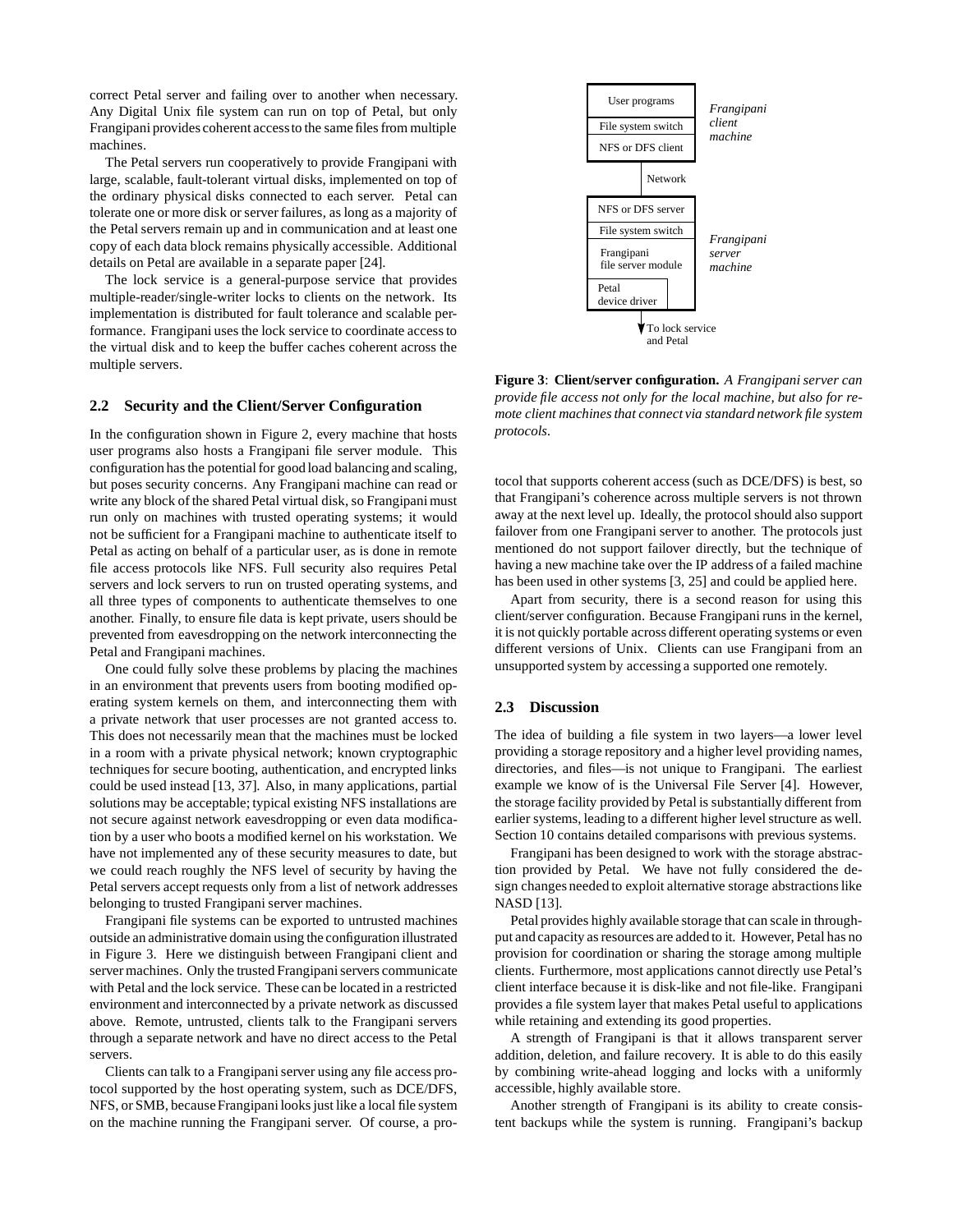

Figure 4: Disk layout. Frangipani takes advantage of Petal's large, sparse disk address space to simplify its data structures. Each server *has its own log and its own blocks of allocation bitmap space.*

mechanism is discussed in Section 8.

There are three aspects of the Frangipani design that can be problematic. Using Frangipani with a replicated Petal virtual disk implies that logging sometimes occurs *twice*, once to the Frangipani log, and once again within Petal itself. Second, Frangipani does not use disk location information in placing data—indeed it cannot because Petal virtualizes the disks. Finally, Frangipani locks entire files and directories rather than individual blocks. We do not have enough usage experience to evaluate these aspects of our design in a general setting, but despite them, Frangipani's measured performance on the engineering workloads we have tested is good.

### **3 Disk Layout**

Frangipani uses the large, sparse disk address space of Petal to simplify its data structures. The general idea is reminiscent of past work on programming computers with large memory address spaces [8]. There is so much address space available that it can be parcelled out generously.

A Petal virtual disk has  $2^{64}$  bytes of address space. Petal commits physical disk space to virtual addresses only when they are written. Petal also provides a *decommit* primitive that frees the physical space backing a range of virtual disk addresses.

To keep its internal data structures small, Petal commits and decommits space in fairly large chunks, currently 64 KB. That is, each 64 KB range of addresses  $[a \ 2^{16}, (a + 1) \ 2^{16})$  in which some data has been written and not decommitted has 64 KB of physical disk space allocated to it. Thus Petal clients cannot afford to make their data structures *too* sparse, or too much physical disk space will be wasted through fragmentation. Figure 4 shows how Frangipani divides up its virtual disk space.

The first region stores shared configuration parameters and housekeeping information. We allow one terabyte (TB) of virtual space for this region, but in fact only a few kilobytes of it are currently used.

The second region stores logs. Each Frangipani server obtains a portion of this space to hold its private log. We have reserved one TB  $(2^{40}$  bytes) for this region, partitioned into 256 logs. This choice limits our current implementation to 256 servers, but this could easily be adjusted.

The third region is used for allocation bitmaps, to describe which blocks in the remaining regions are free. Each Frangipani server locks a portion of the bitmap space for its exclusive use. When a server's bitmap space fills up, it finds and locks another unused portion. The bitmap region is 3 TB long.

The fourth region holds inodes. Each file needs an inode to hold its metadata, such as timestamps and pointers to the location

of its data.<sup>2</sup> Symbolic links store their data directly in the inode. We have made inodes 512 bytes long, the size of a disk block. thereby avoiding the unnecessary contention ("false sharing") between servers that would occur if two servers needed to access different inodes in the same block. We allocate one TB of inode space, allowing room for  $2^{31}$  inodes. The mapping between bits in the allocation bitmap and inodes is fixed, so each Frangipani server allocates inodes to new files only from the portions of the inode space that corresponds to its portions of the allocation bitmap. But any Frangipani server may read, write, or free any existing file's inode.

The fifth region holds small data blocks, each  $4$  KB ( $2^{12}$  bytes) in size. The first 64 KB (16 blocks) of a file are stored in small blocks. If a file growsto more than 64 KB, the rest is stored in one large block. We allocate  $2^{47}$  bytes for small blocks, thus allowing up to  $2^{35}$  of them, 16 times the maximum number of inodes.

The remainder of the Petal address space holds large data blocks. One TB of address space is reserved for every large block.

Our disk layout policy of using 4 KB blocks can suffer from more fragmentation than a policy that more carefully husbands disk space. Also, allocating 512 bytes per inode is somewhat wasteful of space. We could alleviate these problems by storing small files in the inode itself [29]. What we gain with our design is simplicity, which we believe is a reasonable tradeoff for the cost of extra physical disk space.

The current scheme limits Frangipani to slightly less than  $2^{24}$ (16 million) large files, where a large file is any file bigger than 64 KB. Also, no file can be larger than 16 small blocks plus one large block (64 KB plus 1 TB). If these limits prove too small, we could easily reduce the size of large blocks, thus making a larger number available, and permit large files to span more than one large block, thus raising the maximum file size. Should the 2<sup>64</sup> byte address space limit prove inadequate, a single Frangipani server can support multiple Frangipani file systems on multiple virtual disks.

We have chosen these file system parameters based on our usage experience with earlier file systems. We believe our choices will serve us well, but only time and usage can confirm this. The design of Frangipani is flexible enough that we can experiment with different layouts at the cost of a backup and restore of the file system.

# **4 Logging and Recovery**

Frangipani uses write-ahead redo logging of metadata to simplify failure recovery and improve performance; user data is not logged.

<sup>2</sup> In this section the word *file* includes directories, symbolic links, and the like.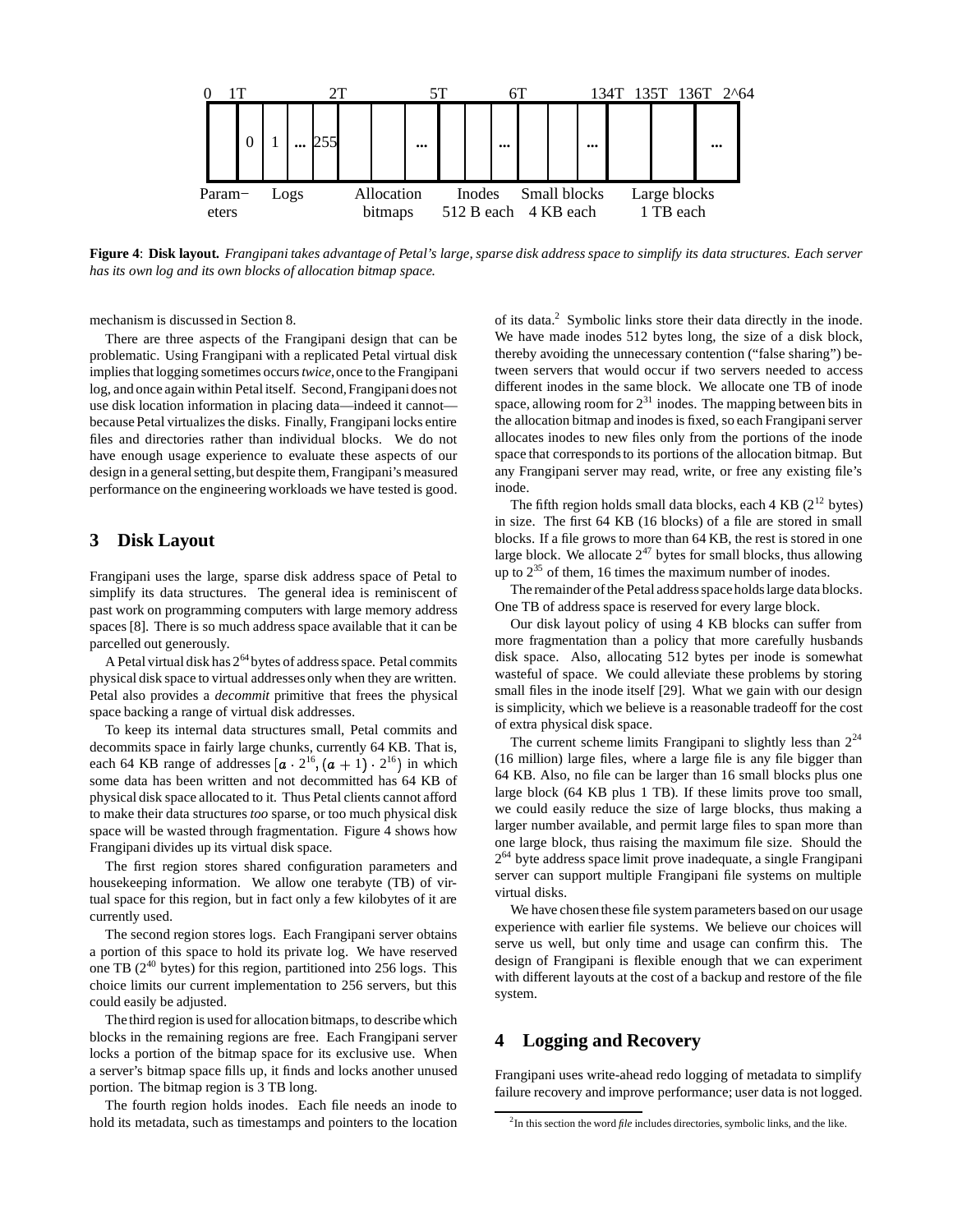Each Frangipani server has its own private log in Petal. When a Frangipani file server needs to make a metadata update, it first creates a record describing the update and appends it to its log in memory. These log records are periodically written out to Petal *in the same order* that the updates they describe were requested. (Optionally, we allow the log records to be written synchronously. This offers slightly better failure semantics at the cost of increased latency for metadata operations.) Only after a log record is written to Petal does the server modify the actual metadata in its permanent locations. The permanent locations are updated periodically (roughly every 30 seconds) by the Unix update demon.

Logs are bounded in size—128 KB in the current implementation. Given Petal's allocation policy, a log will be composed of two 64 KB fragments on two distinct physical disks. The space allocated for each log is managed as a circular buffer. When the log fills, Frangipani reclaims the oldest 25% of the log space for new log entries. Ordinarily, all the entries in the reclaimed area will refer to metadata blocks that have already been written to Petal (in a previous sync operation), in which case no additional Petal writes need to be done. If there are metadata blocks that have not yet been written, this work is completed before the log is reclaimed. Given the size of the log and typical sizes of Frangipani log records (80–128 bytes), the log can fill up between two periodic sync operationsif there are about 1000–1600 operations that modify metadata in that interval.

If a Frangipani server crashes, the system eventually detects the failure and runs *recovery* on that server's log. Failure may be detected either by a client of the failed server, or when the lock service asks the failed server to return a lock it is holding and gets no reply. The recovery demon is implicitly given ownership of the failed server's log and locks. The demon finds the log's start and end, then examines each record in order, carrying out each described update that is not already complete. After log processing is finished, the recovery demon releases all its locks and frees the log. The other Frangipani servers can then proceed unobstructed by the failed server, and the failed server itself can optionally be restarted (with an empty log). As long as the underlying Petal volume remains available, the system tolerates an unlimited number of Frangipani server failures.

To ensure that recovery can find the end of the log (even when the disk controllers write data out of order), we attach a monotonically increasing log sequence number to each 512-byte block of the log. The end of the log can be reliably detected by finding a sequence number that is lower than the preceding one.

Frangipani ensures that logging and recovery work correctly in the presence of multiple logs. This requires attention to several details.

First, Frangipani's locking protocol, described in the next section, ensures that updates requested to the same data by different servers are serialized. A write lock that covers dirty data can change owners only after the dirty data has been written to Petal, either by the original lock holder or by a recovery demon running on its behalf. This implies that at most one log can hold an uncompleted update for any given block.

Second, Frangipani ensures that recovery applies only updates that were logged since the server acquired the locks that cover them, and for which it still holds the locks. This is needed to ensure that the serialization imposed by the locking protocol is not violated. We make this guarantee by enforcing a stronger condition: recovery never replays a log record describing an update that has already been completed. To accomplish the latter, we keep a version number on every 512-byte metadata block. Metadata such as directories, which span multiple blocks, have multiple version numbers. For each block that a log record updates, the record contains a description of the changes and the new version number. During recovery, the changes to a block are applied only if the block version number is lessthan the record version number.

Because user data updates are not logged, only metadata blocks have space reserved for version numbers. This creates a complication. If a block were used for metadata, freed, and then reused for user data, old log records referring to the block might not be skipped properly after the version number was overwritten with arbitrary user data. Frangipani avoids this problem by reusing freed metadata blocks only to hold new metadata.

Finally, Frangipani ensures that at any time only one recovery demon is trying to replay the log region of a specific server. The lock service guarantees this by granting the active recovery demon an exclusive lock on the log.

Frangipani's logging and recovery schemes assume that a disk write failure leaves the contents of a single sector in either the old state or the new state but never in a combination of both. If a sector is damaged such that reading it returns a CRC error, Petal's built-in replication can ordinarily recover it. If both copies of a sector were to be lost, or if Frangipani's data structures were corrupted by a software bug, a metadata consistency check and repair tool (like Unix *fsck*) would be needed. We have not implemented such a tool to date.

Frangipani's logging is not intended to provide high-level semantic guarantees to its users. Its purpose is to improve the performance of metadata updates and to speed up failure recovery by avoiding the need to run programs like *fsck* each time a server fails. Only metadata is logged, not user data, so a user has no guarantee that the file system state is consistent from his point of view after a failure. We do not claim these semantics to be ideal, but they are the same as what standard local Unix file systems provide. In both local Unix file systems and Frangipani, a user can get better consistency semantics by calling fsync at suitable checkpoints.

Frangipani's logging is an application of techniques first developed for databases[2] and later used in several other *log-based* file systems[9, 11, 16, 18]. Frangipani is not a *log-structured* file system [32]; it does not keep all its data in the log, instead maintaining conventional on-disk data structures, with a small log as an adjunct to provide improved performance and failure atomicity. Unlike the other log-based file systems cited above, but like the log-structured file systems Zebra [17] and xFS [1], Frangipani keeps multiple logs.

### **5 Synchronization and Cache Coherence**

With multiple Frangipaniservers all modifying shared on-disk data structures, careful synchronization is needed to give each server a consistent view of the data, and yet allow enough concurrency to scale performance as load is increased or servers are added. Frangipani uses multiple-reader/single-writer locks to implement the necessary synchronization. When the lock service detects conflicting lock requests, the current holder of the lock is asked to release or downgrade it to remove the conflict.

A *read lock* allows a server to read the associated data from disk and cache it. If a server is asked to release its read lock, it must invalidate its cache entry before complying. A *write lock* allows a server to read or write the associated data and cache it. A server's cached copy of a disk block can be different from the on-disk version only if it holds the relevant write lock. Thus if a server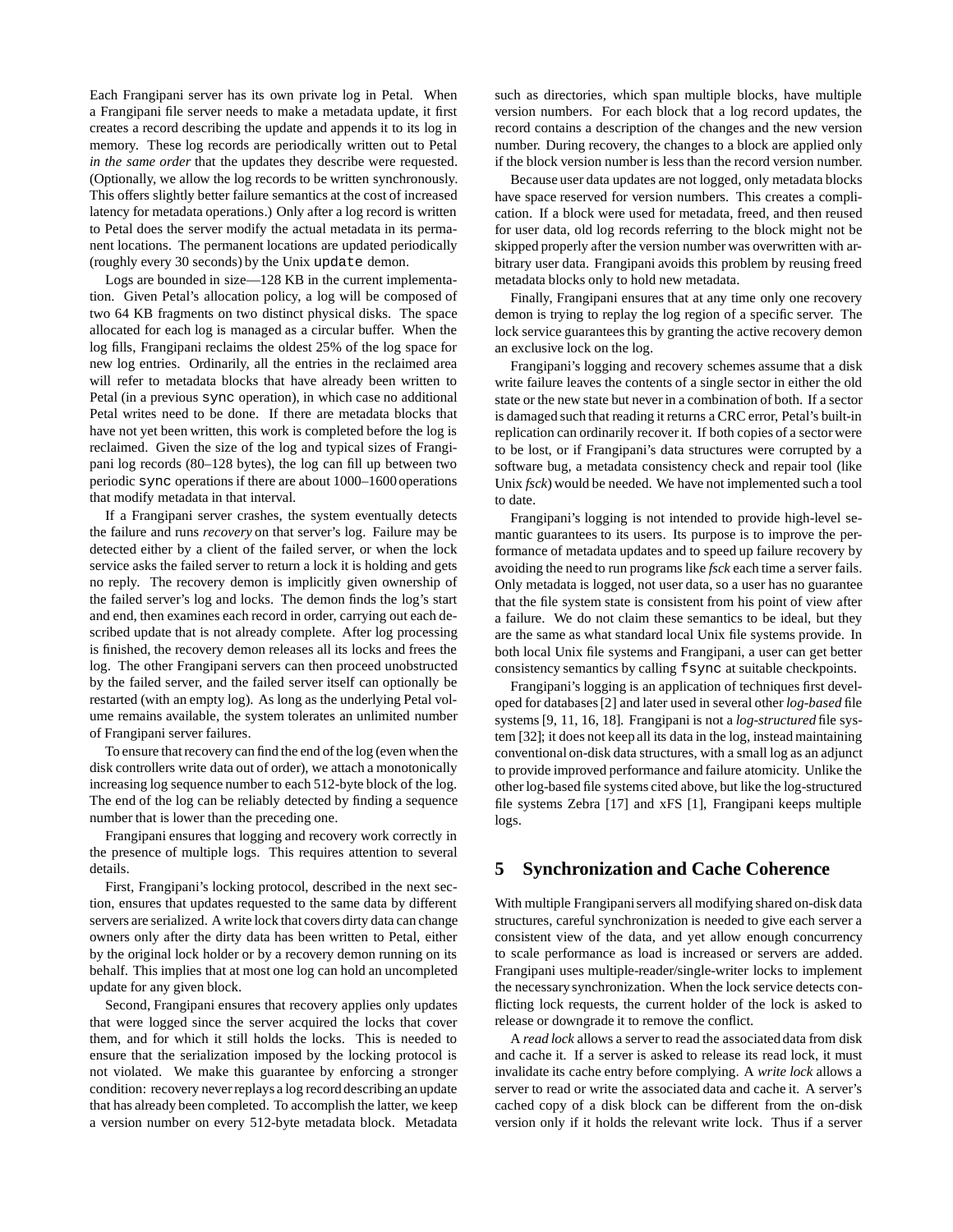is asked to release its write lock or downgrade it to a read lock, it must write the dirty data to disk before complying. It can retain its cache entry if it is downgrading the lock, but must invalidate it if releasing the lock.

Instead of flushing the dirty data to disk when a write lock is released or downgraded, we could have chosen to bypass the disk and forward the dirty data directly to the requester. We did not do this for reasons of simplicity. First, in our design, Frangipani servers do not need to communicate with each other. They communicate only with Petal and the lock server. Second, our design ensures that when a server crashes, we need only process the log used by that server. If dirty buffers were directly forwarded and the destination server with the dirty buffer crashed, log entries referring to the dirty buffer could be spread out across several machines. This would pose a problem both for recovery and in reclaiming log space as it fills up.

We have divided the on-disk structures into logical segments with locks for each segment. To avoid false sharing, we ensure that a single disk sector does not hold more than one data structure that could be shared. Our division of on-disk data structures into lockable segments is designed to keep the number of locks reasonably small, yet avoid lock contention in the common case, so that the lock service is not a bottleneck in the system.

Each log is a single lockable segment, because logs are private. The bitmap space is also divided into segments that are locked exclusively, so that there is no contention when new files are allocated. A data block or inode that is not currently allocated to a file is protected by the lock on the segment of the allocation bitmap that holds the bit marking it as free. Finally, each file, directory, or symbolic link is one segment; that is, one lock protects both the inode and any file data it points to. This per-file lock granularity is appropriate for engineering workloads where files rarely undergo concurrent write-sharing. Other workloads, however, may require finer granularity locking.

Some operations require atomically updating several on-disk data structures covered by different locks. We avoid deadlock by globally ordering these locks and acquiring them in two phases. First, a server determines what locks it needs. This may involve acquiring and releasing some locks, to look up namesin a directory, for example. Second, it sorts the locks by inode address and acquires each lock in turn. The server then checks whether any objects it examined in phase one were modified while their locks were released. If so, it releases the locks and loops back to repeat phase one. Otherwise, it performs the operation, dirtying some blocks in its cache and writing a log record. It retains each lock until the dirty blocks it covers are written back to disk.

The cache coherence protocol we have just described is similar to protocols used for client file caches in Echo [26], the Andrew File System [19], DCE/DFS [21], and Sprite [30]. The deadlock avoidance technique is similar to Echo's. Like Frangipani, the Oracle data base (Oracle Parallel Server), also writes dirty data to disk instead of using cache-to-cache transfers between successive owners of the write lock.

# **6 The Lock Service**

Frangipani requires only a small, generic set of functions from its lock service, and we do not expect the service to be a performance bottleneck in normal operation, so many different implementations could fill its requirements. We have used three different lock service implementations in the course of the Frangipani project, and other existing lock services could provide the necessary functionality, perhaps with a thin layer of additional code on top.

The lock service provides multiple-reader/single-writer locks. Locks are sticky; that is, a client will generally retain a lock until some other client needs a conflicting one. (Recall that the clients of the lock service are the Frangipani servers.)

The lock service deals with client failure using *leases* [15, 26]. When a client first contacts the lock service, it obtains a lease. All locks the client acquires are associated with the lease. Each lease has an expiration time, currently set to 30 seconds after its creation or last renewal. A client must renew its lease before the expiration time, or the service will consider it to have failed.

Network failures can prevent a Frangipaniserver from renewing its lease even though it has not crashed. When this happens, the server discards all its locks and the data in its cache. If anything in the cache was dirty, Frangipani turns on an internal flag that causes all subsequent requests from user programs to return an error. The file system must be unmounted to clear this error condition. We have chosen this drastic way of reporting the error to make it difficult to ignore inadvertently.

Our initial lock service implementation was a single, centralized server that kept all its lock state in volatile memory. Such a server is adequate for Frangipani, becausethe Frangipaniservers and their logs hold enough state information to permit recovery even if the lock service loses all its state in a crash. However, a lock service failure would cause a large performance glitch.

Our second implementation stored the lock state on a Petal virtual disk, writing each lock state change through to Petal before returning to the client. If the primary lock server crashed, a backup server would read the current state from Petal and take over to provide continued service. With this scheme, failure recovery is more transparent, but performance for the common case is poorer than the centralized, in-memory approach. We did not fully implement automatic recovery from all failure modes for this implementation before going on to the next one.

Our third and final lock service implementation is fully distributed for fault tolerance and scalable performance. It consists of a set of mutually cooperating lock servers, and a clerk module linked into each Frangipani server.

The lock service organizes locks into *tables* named by ASCII strings. Individual locks within tables are named by 64-bit integers. Recall that a single Frangipani file system uses only one Petal virtual disk, although multiple Frangipani file systems can be mounted on the same machine. Each file system has a table associated with it. When a Frangipani file system is mounted, the Frangipani server calls into the clerk, which opens the lock table associated with that file system. The lock server gives the clerk a *lease identifier* on a successful open, which is used in all subsequent communication between them. When the file system is unmounted, the clerk closes the lock table.

Clerks and the lock servers communicatevia asynchronousmessages rather than RPC to minimize the amount of memory used and to achieve good flexibility and performance. The basic message types that operate on locks are *request, grant, revoke,* and *release*. The *request*and *release*message types are sent from the clerk to the lock server, whereas the *grant* and *revoke* message types are sent from the lock server to the clerk. Lock upgrade and downgrade operations are also handled using these four message types.

The lock service uses a fault-tolerant, distributed failure detection mechanism to detect the crash of lock servers. This is the same mechanism used by Petal. It is based on the timely exchange of heartbeat messages between sets of servers. It uses majority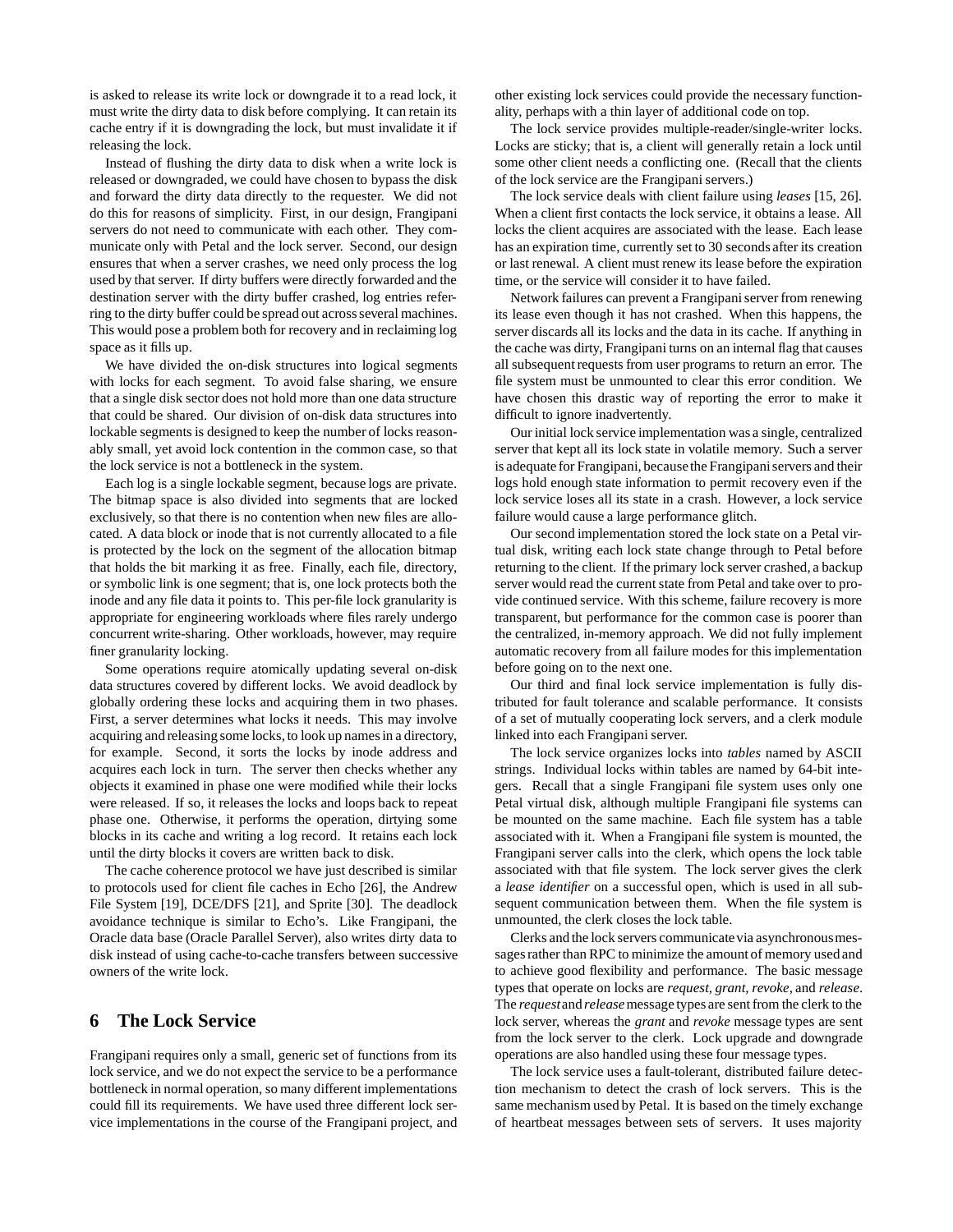consensus to tolerate network partitions.

Locks consume memory at the server and at each clerk. In our current implementation, the server allocates a block of 112 bytes per lock, in addition to 104 bytes per clerk that has an outstanding or granted lock request. Each client uses up 232 bytes per lock. To avoid consuming too much memory because of sticky locks, clerks discard locks that have not been used for a long time (1 hour).

A small amount of global state information that does not change often is consistently replicated across all lock servers using Lamport's Paxos algorithm [23]. The lock service reuses an implementation of Paxos originally written for Petal. The global state information consists of a list of lock servers, a list of locks that each is responsible for serving, and a list of clerks that have opened but not yet closed each lock table. This information is used to achieve consensus, to reassign locks across lock servers, to recover lock state from clerks after a lock server crash, and to facilitate recovery of Frangipani servers. For efficiency, locks are partitioned into about one hundred distinct *lock groups*, and are assigned to servers by group, not individually.

Locks are occasionally reassigned across lock servers to compensate for a crashed lock server or to take advantage of a newly recovered lock server. A similar reassignment occurs when a lock server is permanently added to or removed from the system. In such cases, the locks are always reassigned such that the number of locks served by each server is balanced, the number of reassignments is minimized, and each lock is served by exactly one lock server. The reassignment occurs in two phases. In the first phase, lock servers that lose locks discard them from their internal state. In the second phase, lock servers that gain locks contact the clerks that have the relevant lock tables open. The servers recover the state of their new locks from the clerks, and the clerks are informed of the new servers for their locks.

When a Frangipaniserver crashes, the locks that it owns cannot be released until appropriate recovery actions have been performed. Specifically, the crashed Frangipani server's log must be processed and any pending updates must be written to Petal. When a Frangipani server's lease expires, the lock service will ask the clerk on another Frangipani machine to perform recovery and to then release all locks belonging to the crashed Frangipani server. This clerk is granted a lock to ensure exclusive access to the log. This lock is itself covered by a lease so that the lock service will start another recovery process should this one fail.

In general, the Frangipani system tolerates network partitions, continuing to operate when possible and otherwise shutting down cleanly. Specifically, Petal can continue operation in the face of network partitions, as long as a majority of the Petal servers remain up and in communication, but parts of the Petal virtual disk will be inaccessible if there is no replica in the majority partition. The lock service continues operation as long as a majority of lock servers are up and in communication. If a Frangipani server is partitioned away from the lock service, it will be unable to renew its lease. The lock service will declare such a Frangipani server dead and initiate recovery from its log on Petal. If a Frangipani server is partitioned away from Petal, it will be unable to read or write the virtual disk. In either of these cases, the server will disallow further user access to the affected file system until the partition heals and the file system is remounted.

There is a small hazard when a Frangipani server's lease expires. If the server did not really crash, but wasmerely out of contact with the lock service due to network problems, it may still try to access Petal after its lease has expired. A Frangipani server checks that its lease is still valid (and will still be valid for  $t_{\text{margin}}$  seconds) before

attempting any write to Petal. Petal, however, does no checking when a write request arrives. Thus, if there is a sufficient time delay between Frangipani'slease check and the arrival of the subsequent write request at Petal, we could have a problem: The lease could have expired and the lock been given to a different server. We use a large enough error margin  $t_{\text{margin}}$  (15 seconds) that under normal circumstancesthis problem would never occur, but we cannot rule it out absolutely.

In the future we would like to eliminate this hazard; one method that would work is as follows. We add an *expiration timestamp* on each write request to Petal. The timestamp is set to the current lease expiration time at the moment the write request is generated, minus  $t_{\text{margin}}$ . We then have Petal ignore any write request with a timestamp less than the current time. This method reliably rejects writes with expired leases, provided that the clocks on Petal and Frangipani servers are synchronized to within  $t_{\text{margin}}$ .

Another method, which does not required synchronized clocks, is to integrate the lock server with Petal and include the *lease identifier* obtained from the lock server with every write request to Petal. Petal would then reject any write request with an expired lease identifier.

### **7 Adding and Removing Servers**

As a Frangipani installation grows and changes, the system administrator will occasionally need to add or remove server machines. Frangipani is designed to make this task easy.

Adding another Frangipani server to a running system requires a minimal amount of administrative work. The new server need only be told which Petal virtual disk to use and where to find the lock service. The new server contacts the lock service to obtain a lease, determines which portion of the log space to use from the lease identifier, and goes into operation. The administrator does not need to touch the other servers; they adapt to the presence of the new one automatically.

Removing a Frangipani server is even easier. It is adequate to simply shut the server off. It is preferable for the server to flush all its dirty data and release its locks before halting, but this is not strictly needed. If the server halts abruptly, recovery will run on its log the next time one of its locks is needed, bringing the shared disk into a consistent state. Again, the administrator does not need to touch the other servers.

Petal servers can also be added and removed transparently, as described in the Petal paper [24]. Lock servers are added and removed in a similar manner.

### **8 Backup**

Petal's snapshot feature provides us with a convenient way to make consistent full dumps of a Frangipani file system. Petal allows a client to create an exact copy of a virtual disk at any point in time. The snapshot copy appears identical to an ordinary virtual disk, except that it cannot be modified. The implementation uses copy-on-write techniques for efficiency. The snapshots are *crashconsistent;* that is, a snapshot reflects a coherent state, one that the Petal virtual disk could have been left in if all the Frangipani servers were to crash.

Hence we can backup a Frangipani file system simply by taking a Petal snapshot and copying it to tape. The snapshot will include all the logs, so it can be restored by copying it back to a new Petal virtual disk and running recovery on each log. Due to the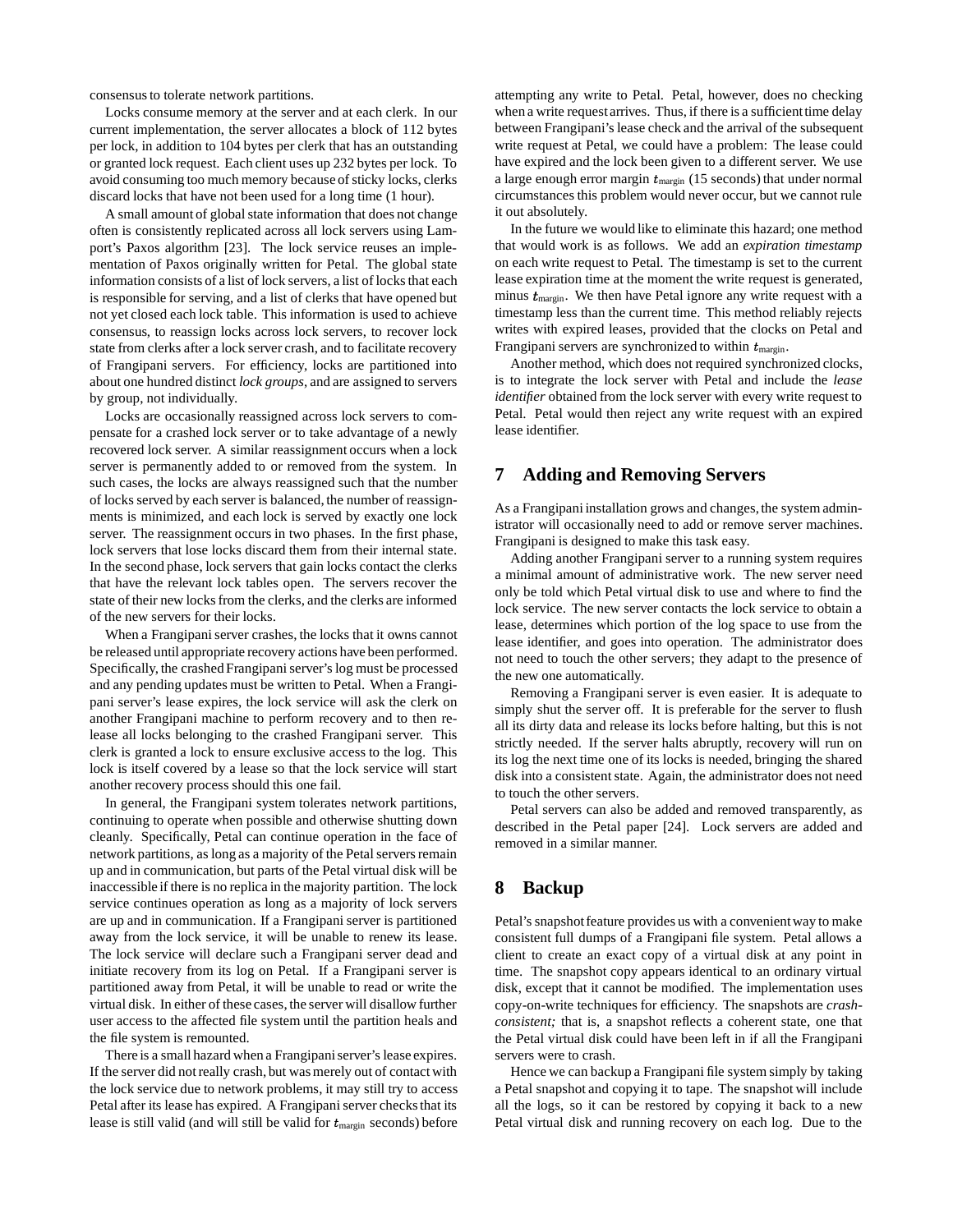crash-consistency, restoring from a snapshot reduces to the same problem as recovering from a system-wide power failure.

We could improve on this scheme with a minor change to Frangipani, creating snapshots that are consistent at the file system level and require no recovery. We can accomplish this by having the backup program force all the Frangipani servers into a barrier, implemented using an ordinary global lock supplied by the lock service. The Frangipaniservers acquire thislock in shared mode to do any modification operation, while the backup process requests it in exclusive mode. When a Frangipani server receives a request to release the barrier lock, it enters the barrier by blocking all new file system calls that modify data, cleaning all dirty data in its cache and then releasing the lock. When all the Frangipani servers have entered the barrier, the backup program is able to acquire the exclusive lock; it then makes a Petal snapshot and releases the lock. At this point the servers reacquire the lock in shared mode, and normal operation resumes.

With the latter scheme, the new snapshot can be mounted as a Frangipani volume with no need for recovery. The new volume can be accessed on-line to retrieve individual files, or it can be dumped to tape in a conventional backup format that does not require Frangipani for restoration. The new volume must be mounted read-only, however, because Petal snapshots are currently readonly. In the future we may extend Petal to support writable snapshots, or we may implement a thin layer on top of Petal to simulate them.

# **9 Performance**

Frangipani's layered structure has made it easier to build than a monolithic system, but one might expect the layering to exact a cost in performance. In this section we show that Frangipani's performance is good in spite of the layering.

As in other file systems, latency problems in Frangipani can be solved straightforwardly by adding a non-volatile memory (NVRAM) buffer in front of the disks. The most effective place to put NVRAM in our system is directly between the physical disks and the Petal server software. Ordinary PrestoServe cards and drivers suffice for this purpose, with no changes to Petal or Frangipani needed. Failure of the NVRAM on a Petal server is treated by Petal as equivalent to a server failure.

Several aspects of Frangipani and Petal combine to provide good scaling of throughput. There is parallelism at both layers of the system: multiple Frangipani servers, multiple Petal servers, and multiple disk arms all working in parallel. When many clients are using the system, this parallelism increases the aggregate throughput. As compared with a centralized network file server, Frangipani should have less difficulty dealing with hot spots, because file system processing is split up and shifted to the machines that are using the files. Both the Frangipani and Petal logs can commit updates from many different clients in one log write (group commit), providing improved log throughput under load. Individual clients doing large writes also benefit from parallelism, due to Petal's striping of data across multiple disks and servers.

#### **9.1 Experimental Setup**

We are planning to build a large storage testbed with about 100 Petal nodes attached to several hundred disks and about 50 Frangipani servers. Petal nodes will be small array controllers attached to off-the-shelf disks and to the network. Frangipani servers will be typical workstations. This testbed would allow us to study the

performance of Frangipani in a large configuration. Since this is not yet ready, we report numbers from a smaller configuration.

For the measurements reported below, we used seven 333 MHz DEC Alpha 500 5/333 machines as Petal servers. Each machine stores data on 9 DIGITAL RZ29 disks, which are 3.5 inch fast SCSI drives storing 4.3 GB each, with 9 ms average seek time and 6 MB/s sustained transfer rate. Each machine is connected to a 24 port ATM switch by its own 155 Mbit/s point-to-point link. PrestoServe cards containing 8 MB of NVRAM were used on these servers where indicated below. The seven Petal servers can supply data at an aggregate rate of 100 MB/s. With replicated virtual disks, Petal servers can sink data at an aggregate rate of 43 MB/s.

#### **9.2 Single Machine Performance**

This subsection compares how well Frangipani's code path compares with another Unix vnode file system, namely DIGITAL's Advanced File System (AdvFS).

We used AdvFS for our comparison rather than the more familiar BSD-derived UFS file system [27] because AdvFS is significantly faster than UFS. In particular, AdvFS can stripe files across multiple disks, thereby achieving nearly double the throughput of UFS on our test machines. Also, unlikeUFS, which synchronouslyupdates metadata, AdvFS uses a write-ahead log like Frangipani. This significantly reduces the latency of operations like file creation. Both AdvFS and UFS have similar performance on reading small files and directories.

We ran AdvFS and Frangipani file systems on two identical machines with storage subsystems having comparable I/O performance. Each machine has a 225 MHz DEC Alpha 3000/700 CPU with 192 MB of RAM, which is managed by the unified buffer cache (UBC). Each is connected to the ATM switch by its own point-to-point link.

The Frangipani file system does not use local disks, but accesses a replicated Petal virtual disk via the Petal device driver. When accessed through the raw device interface using block sizes of 64 KB, the Petal driver can read and write data at about 16 MB/s, saturating the ATM link to the Petal server. CPU utilization is about 4%. The read latency of a Petal disk is about 11 ms.

The AdvFS file system uses a storage subsystem that has performance roughly equivalent to the Petal configuration we use. It consists of 8 DIGITAL RZ29 disks connected via two 10 MB/s fast SCSI strings to two backplane controllers. When accessed through the raw device interface, the controllers and disks can supply data at about 17 MB/s with 4% CPU utilization. Read latency is about 10 ms. (We could have connected the AdvFS file system to a Petal virtual disk to ensure both file systems were using identical storage subsystems. Previous experiments [24] have shown that AdvFS would have been about 4% slower if run on Petal. To present AdvFS in the best light, we chose not to do this.)

It is not our intention to compare Petal's cost/performance with that of locally attached disks. Clearly, the hardware resources required to provide the storage subsystems for Frangipani and AdvFS are vastly different. Our goal is to demonstrate that the Frangipani code path is efficient compared to an existing, well-tuned commercial file system. The hardware resources we use for Petal are non-trivial, but these resources are amortized amongst multiple Frangipani servers.

Tables 1 and 2 compare performance of the two systems on standard benchmarks. Each table hasfour columns. In the **AdvFS Raw** column, the benchmark was run with AdvFS directly accessing the local disks. In the **AdvFS NVR** column, the benchmark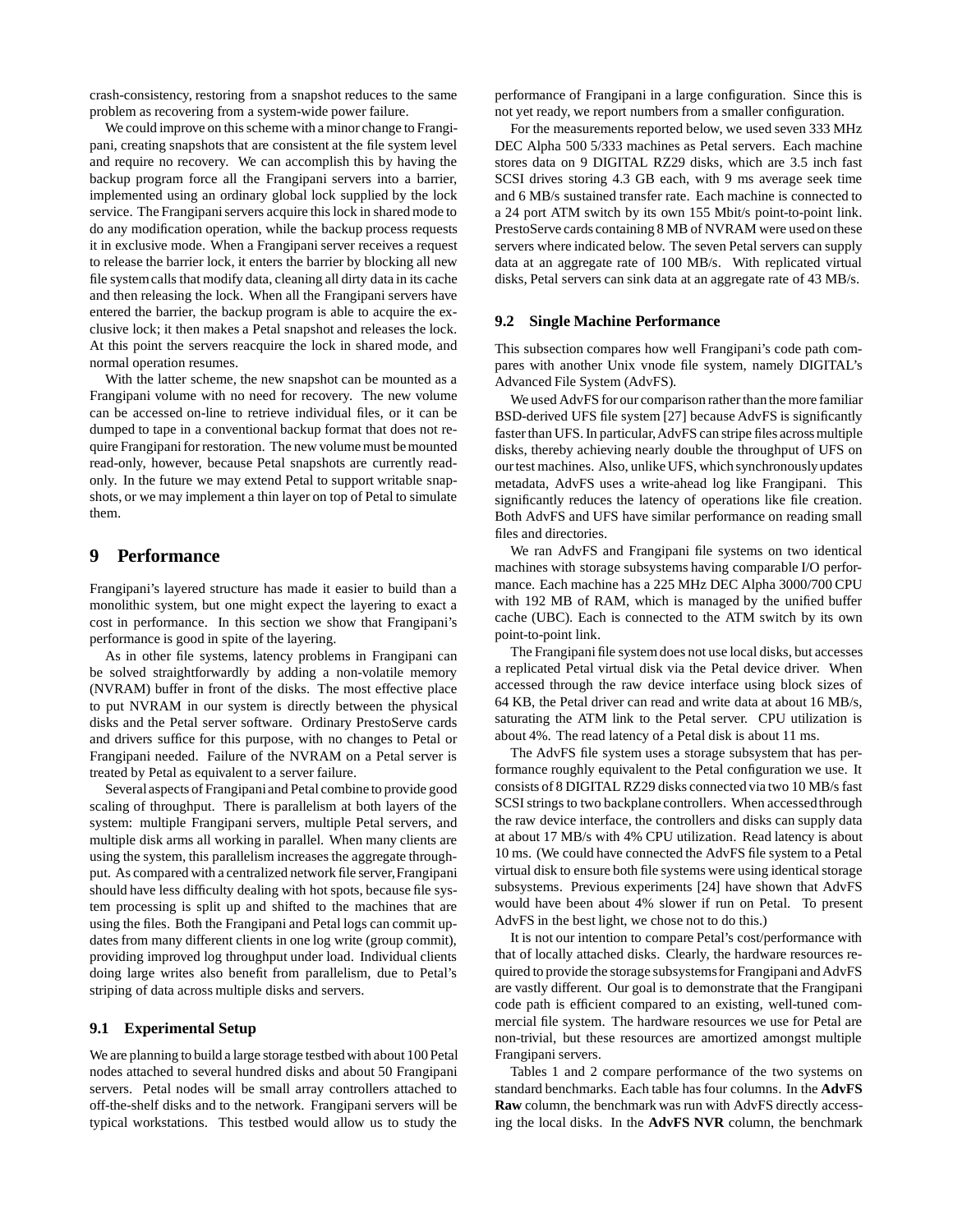was rerun with NVRAM interposed in front of the local disks. In the **Frangipani Raw** column, the benchmarkwasrun with Frangipani accessing Petal via the device interface. In the **Frangipani NVR** column, the Frangipani configuration was retested with the addition of an NVRAM buffer between Petal and the disks. All numbers are averaged over ten runs of the benchmarks. Standard deviation is less than 12% of the mean in all cases.

|              |                           | <b>AdvFS</b> |            | Frangipani |            |
|--------------|---------------------------|--------------|------------|------------|------------|
| <b>Phase</b> | <b>Description</b>        | Raw          | <b>NVR</b> | Raw        | <b>NVR</b> |
|              | <b>Create Directories</b> | 0.69         | 0.66       | 0.52       | 0.51       |
| 2            | Copy Files                | 4.3          | 4.3        | 5.8        | 4.6        |
| 3            | <b>Directory Status</b>   | 4.7          | 4.4        | 2.6        | 2.5        |
| 4            | <b>Scan Files</b>         | 4.8          | 4.8        | 3.0        | 2.8        |
| 5            | Compile                   | 27.8         | 27.7       | 31.8       | 27.8       |

**Table 1**: **Modified Andrew Benchmark with unmount operations.** *We compare the performance of two file system configurations: local access (with and without NVRAM) to the DIGITAL Unix Advanced File System (AdvFS), Frangipani, and Frangipani with an NVRAM buffer added between Petal and the disks. We unmount the file system at the end of each phase. Each table entry is an average elapsed time in seconds;smaller numbers are better.*

Table 1 gives results from the Modified Andrew Benchmark, a widely used file system benchmark. The first phase of the benchmark creates a tree of directories. The second phase copies a 350 KB collection of C source files into the tree. The third phase traverses the new tree and examines the status of each file and directory. The fourth phase reads every file in the new tree. The fifth phase compiles and links the files.

Unfortunately, it is difficult to make comparative measurements using the Modified Andrew Benchmark in its standard form. This is becausethe benchmarkdoes not accountfor work that is deferred by the file system implementation. The work deferred during one phase of the benchmark can be performed during a later phase and thusinappropriately charged to that phase, while some work can be deferred past the end of the benchmark and thus never accounted for.

Like traditional Unix file systems, both AdvFS and Frangipani defer the cost of writing dirty file data until the next sync operation, which may be explicitly requested by a user or triggered in the background by a periodic update demon. However, unlike traditional Unix file systems, both AdvFS and Frangipani are log-based and do not write metadata updates synchronously to disk. Instead, metadata updates are also deferred until the next sync, or at least until the log wraps.

In order to account properly for all sources of deferred work, we changed the benchmark to unmount the file system after each phase. We choseto unmount rather than to use a sync call because on Digital Unix, sync queues the dirty data for writing but does not guarantee it has reached disk before returning. The results, shown in Table 1, indicate that Frangipani is comparable to AdvFS in all phases.

Table 2 shows the results of running the Connectathon Benchmark. The Connectathon benchmark tests individual operations or small groups of related operations, providing more insight into the sources of the differences that are visible in the Andrew benchmark. Like the Andrew benchmark, this benchmark also does not account for deferred work, so again we unmounted the file system at the end of each phase.

Frangipani latencies with NVRAM are roughly comparable to

|                |                               | <b>AdvFS</b> |                         | Frangipani |            |
|----------------|-------------------------------|--------------|-------------------------|------------|------------|
| <b>Test</b>    | <b>Description</b>            | Raw          | $\overline{\text{NVR}}$ | Raw        | <b>NVR</b> |
| 1              | file and directory creation:  | 0.92         | 0.80                    | 3.11       | 2.37       |
|                | creates 155 files and         |              |                         |            |            |
|                | 62 directories.               |              |                         |            |            |
| $\mathfrak{2}$ | file and directory removal:   | 0.62<br>0.62 |                         | 0.43       | 0.43       |
|                | removes 155 files and 62      |              |                         |            |            |
|                | 62 directories.               |              |                         |            |            |
| 3              | lookup across mount point:    | 0.56         | 0.56                    | 0.43       | 0.40       |
|                | 500 getwd and stat calls.     |              |                         |            |            |
| 4              | setattr, getattr, and lookup: | 0.42         | 0.40                    | 1.33       | 0.68       |
|                | 1000 chmods and stats         |              |                         |            |            |
|                | on 10 files.                  |              |                         |            |            |
| 5a             | write: writes a 1048576       | 2.20         | 2.16                    | 2.59       | 1.63       |
|                | byte file 10 times.           |              |                         |            |            |
| 5 <sub>b</sub> | read: reads a 1048576         | 0.54         | 0.45                    | 1.81       | 1.83       |
|                | byte file 10 times.           |              |                         |            |            |
| 6              | readdir: reads 20500          | 0.58         | 0.58                    | 2.63       | 2.34       |
|                | directory entries, 200 files. |              |                         |            |            |
| 7              | link and rename: 200          | 0.47         | 0.44                    | 0.60       | 0.50       |
|                | renames and links             |              |                         |            |            |
|                | on 10 files.                  |              |                         |            |            |
| 8              | symlink and readlink: 400     | 0.93         | 0.82                    | 0.52       | 0.50       |
|                | symlinks and readlinks        |              |                         |            |            |
|                | on 10 files.                  |              |                         |            |            |
| 9              | statfs: 1500 statfs calls.    | 0.53         | 0.49                    | 0.23       | 0.22       |

**Table 2**: **Connectathon Benchmark with unmount operations.** *We run the Connectathon Benchmark with a unmount operation included at the end of each test. Each table entry is an average elapsed time in seconds, and smaller numbers are better. Test 5b is anomalous due to a bug in AdvFS.*

that of AdvFS with four notable exceptions. Tests 1, 4, and 6 indicate that creating files,setting attributes, and reading directories take significantly longer with Frangipani. In practice, however, these latencies are small enough to be ignored by users, so we have not tried very hard to optimize them.

File creation takes longer with Frangipani partly because the 128 KB log fills up several times during this test. If we double the log size, the times reduce to 0.89 and 0.86 seconds.

Frangipani is much slower on the file read test (5b). AdvFS does well on the file read test because of a peculiar artifact of its implementation. On each iteration of the read test, the benchmark makes a system call to invalidate the file from the buffer cache before reading it in. The current AdvFS implementation appears to ignore this invalidation directive. Thus the read test measures the performance of AdvFS reading from the cache rather than from disk. When we redid this test with a cold AdvFS file cache, the performance was similar to Frangipani's (1.80 seconds, with or without NVRAM).

We next report on the throughput achieved by a single Frangipani server when reading and writing large files. The file reader sits in a loop reading a set of 10 files. Before each iteration of the loop, it flushes the contents of the files from the buffer cache. The file writer sits in a loop repeatedly writing a large (350 MB) private file. The file is large enough that there is a steady stream of write traffic to disk. Both read and write tests were run for several minutes and we observed no significant variation in the throughput. The time-averaged, steady state results are summarized in Table 3. The presence or absence of NVRAM has little effect on the timing.

A single Frangipani machine can write data at about 15.3 MB/s,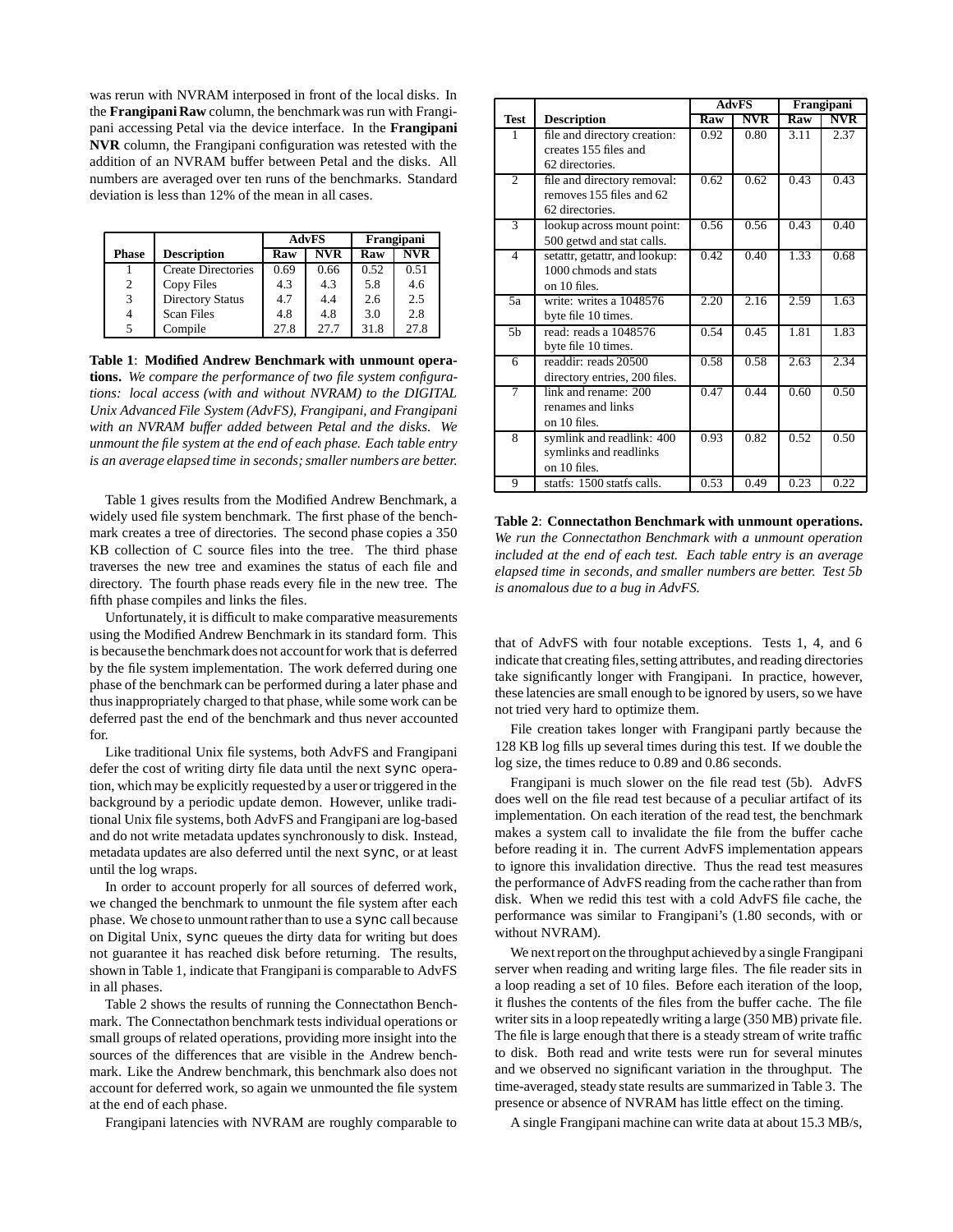|       | Throughput (MB/s) |       | <b>CPU Utilization</b> |              |  |
|-------|-------------------|-------|------------------------|--------------|--|
|       | Frangipani        | AdvFS | Frangipani             | <b>AdvFS</b> |  |
| Write | 15.3              | 13.3  | 42%                    | 80%          |  |
| Read  | 10.3              | 13.2  | 25%                    | 50%          |  |

**Table 3**: **Frangipani Throughput and CPU Utilization.** *We show the performance of Frangipani in reading and writing large files.*

which is about 96% of the limit imposed by the ATM link and UDP/IP software on our machine. Frangipani achieves good performance by clustering writes to Petal into naturally aligned 64 KB blocks. It is difficult make up the last 4% because Frangipani occasionally (e.g., during sync) must write part of the data out in smaller blocks. Using smaller block sizes reduces the maximum available throughput through the UDP/IP stack. The Frangipani server CPU utilization is about 42%, and the Petal server CPUs are not a bottleneck.

A single Frangipani machine can read data at 10.3 MB/s with 25% CPU utilization. We believe this performance can be improved by changing the read-ahead algorithm used in Frangipani. Frangipani currently uses a read-ahead algorithm borrowed from the BSD-derived file system UFS, which is less effective than the one used by AdvFS.

For comparison, AdvFS can write data at about 13.3 MB/s when accessing large files that are striped over the eight RZ29 disks connected to the two controllers. The CPU utilization is about 80%. The AdvFS read performance is about 13.2 MB/s, at a CPU utilization of 50%. Neither the CPU nor the controllers are bottlenecked,so we believe AdvFS performance could be improved a bit with more tuning.

It is interesting to note that although Frangipani uses a simple policy to lay out data, its latency and write throughput are comparable to those of conventional file systems that use more elaborate policies.

Frangipani has good write latency because the latency-critical metadata updates are logged asynchronously rather than being performed synchronously in place. File systems like UFS that synchronously update metadata have to be more careful about data placement. In separate experiments not described here, we have found that even when Frangipani updates its logs synchronously, performance is still quite good because the log is allocated in large physically contiguous blocks and because the NVRAM absorbs much of the write latency.

Frangipani achieves good write throughput because large files are physically striped in contiguous 64 KB units over many disks and machines, and Frangipani can exploit the parallelism inherent in this structure. Frangipani has good read throughput for large files for the same reason.

Recall from Section 3 that individual 4 KB blocks for files smaller than 64 KB may not be allocated contiguously on disk. Also, Frangipani does not do read-ahead for small files, so it cannot always hide the disk seek accesstimes. Thusit is possible that Frangipani could have bad read performance on small files. To quantify small read performance, we ran an experiment where 30 processes on a single Frangipani machine tried to read separate 8 KB files after invalidating the buffer cache. Frangipani throughput was 6.3 MB/s, with the CPU being the bottleneck. Petal, accessed through the raw device interface using 4 KB blocks, can deliver 8 MB/s. Thus Frangipani gets about 80% of the maximum throughput achievable in this case.

#### **9.3 Scaling**

This section studies the scaling characteristics of Frangipani. Ideally, we would like to see operational latencies that are unchanged and throughput that scales linearly as servers are added.



**Figure 5**: **Frangipani Scaling on Modified Andrew Benchmark.** *Several Frangipani servers simultaneously run the Modified Andrew Benchmark on independent data sets. The -axis gives the averageelapsed time taken by oneFrangipani machine to complete the benchmark.*

Figure 5 shows the effect of scaling on Frangipani running the Modified Andrew Benchmark. In this experiment, we measure the average time taken by one Frangipani machine to complete the benchmark as the number of machines is increased. This experiment simulates the behavior of several users doing program development on a shared data pool. We notice that there is minimal negative impact on the latency as Frangipani machines are added. In fact, between the single machine and six machine experiment, the average latency increased by only 8%. This is not surprising because the benchmark exhibits very little write sharing and we would expect latencies to remain unaffected with increased servers.



**Figure 6**: **Frangipani Scaling on Uncached Read.** *Several Frangipani serverssimultaneously read the same set of files. The dotted line shows the linear speedup curve for comparison.*

Figure 6 illustrates Frangipani's read throughput on uncached data. In this test, we replicate the reader from the single-server experiment on multiple servers. The test runs for several minutes, and we observe negligible variation in the steady-state throughput. As indicated in the figure, Frangipani shows excellent scaling in this test. We are in the process of installing Frangipani on more machines, and we expect aggregate read performance to increase until it saturates the Petal servers' capacity.

Figure 7 illustrates Frangipani's write throughput. Here the writer from the single-server experiment is replicated on multiple servers. Each server is given a distinct large file. The experiment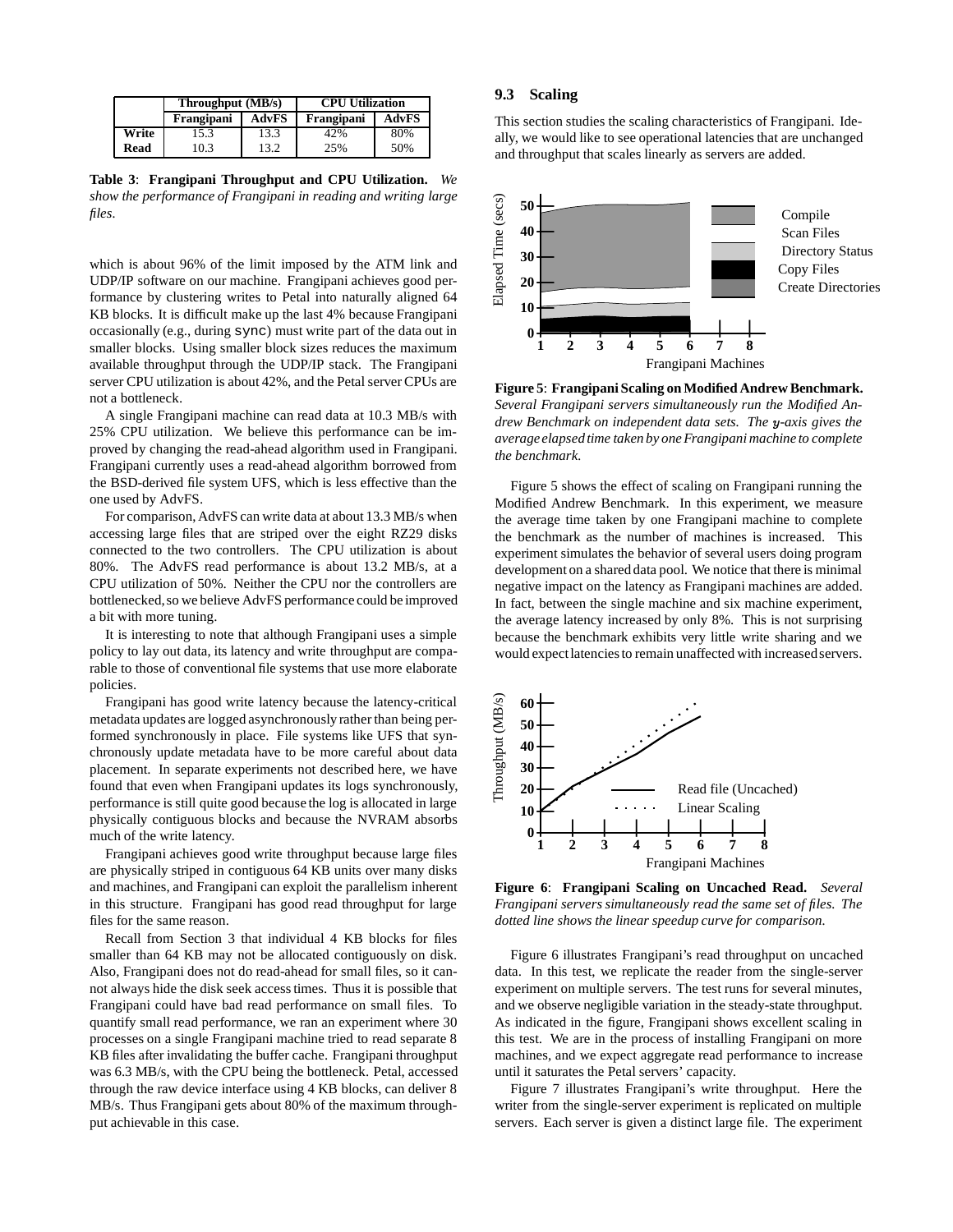

**Figure 7**: **Frangipani Scaling on Write.** *Each Frangipaniserver writes a large private file. The dotted line showsthe linearspeedup curve for comparison. Performance tapers off early because the ATM links to the Petal servers become saturated.*

runs for several minutes, and we observe little variation in the steady-state throughput during this interval. Since there is no lock contention in the experiment, the performance is seen to scale well until the ATM links to the Petal servers are saturated. Since the virtual disk is replicated, each write from a Frangipaniserver turns into two writes to the Petal servers.

#### **9.4 Effects of Lock Contention**

Since Frangipani uses coarse-grained locking on entire files, it is important to study the effect of lock contention on performance. We report three experiments here.

The first experiment measures the effect of read/write sharing on files. One or more readers compete against a single writer for the same large file. Initially, the file is not cached by the readers or the writer. The readers read the file sequentially, while the writer rewrites the entire file. As a result, the writer repeatedly acquires the write lock, then gets a callback to downgrade it so that the readers can get the read lock. This callback causes the writer to flush data to disk. At the same time, each reader repeatedly acquires the read lock, then gets a callback to release it so that the writer can get the write lock. This callback causes the reader to invalidate its cache, so its next read after reacquiring the lock must fetch the data from disk.



**Figure 8**: **Frangipani Reader/Writer Contention.** *One or more Frangipani servers read a shared file while a single Frangipani server writes the same file. We show the effect of read-ahead on the performance.*

The first results we observed in this experiment were unexpected. Our distributed lock manager has been designed to be

fair in granting locks, and simulations show that this is true of the implementation. If the single writer and the  $n$  readers were to make lock requests at a uniform rate, they would be serviced in a round-robin fashion, so successive grants of the write lock to the writer would be separated by  $n$  grants of the read lock to the readers. During the interval between two downgrade callbacks, one would expect the number of read requests and the aggregate read throughput to increase as readers were added. In the limit when  $n$ is large, the scaling would be linear. However, we did not observe this behavior in our experiment. Instead, read throughput flattens out at about 2 MB/s after two readers are running, as shown by the dashed line in Figure 8. As indicated earlier in Figure 6, this is only about 10% of what two Frangipani servers can achieve when there is no lock contention.

We conjectured that this anomalous behavior was caused by read-ahead, so we repeated the experiment without read-ahead to check. Read-ahead is disadvantageous in the presence of heavy read/write contention because when a reader is called back to release itslock, it must invalidate its cache. If there is any read-ahead data in the cache that has not yet been delivered to the client, it must be discarded, and the work to read it turns out to have been wasted. Because the readers are doing extra work, they cannot make lock requests at the same rate as the writer. Redoing the experiment with read-ahead disabled yielded the expected scaling result, as shown by the solid line in Figure 8.

We could make this performance improvement available to users either by letting them explicitly disable read-ahead on specific files, or by devising a heuristic that would recognize this case and disable read-ahead automatically. The former would be trivial to implement, but would affect parts of the operating system kernel beyond Frangipani itself, making it inconvenient to support across future releases of the kernel. The latter approach seems better, but we have not yet devised or tested appropriate heuristics.



**Figure 9**: **Effect of Data Size on Reader/Writer Contention.** *One or more Frangipani readers share varying amounts of data with a Frangipaniwriter. Readahead is disabled in this experiment.*

The second experiment is a variation of the first. Here, the readers run as before, but the writer modifies different amounts of file data. Since Frangipani locks entire files, readers will have to invalidate their entire cache irrespective of the writer's behavior. However, readers will be able to acquire a lock faster when the writer is updating fewer blocks of data because the writer must flush only smaller amounts of data to disk. Figure 9 shows the performance of Frangipani (with read-ahead disabled) when readers and the writer concurrently share differing amounts of data. As expected, when the shared data is smaller, we get better performance.

The third experiment measures the effects of write/write sharing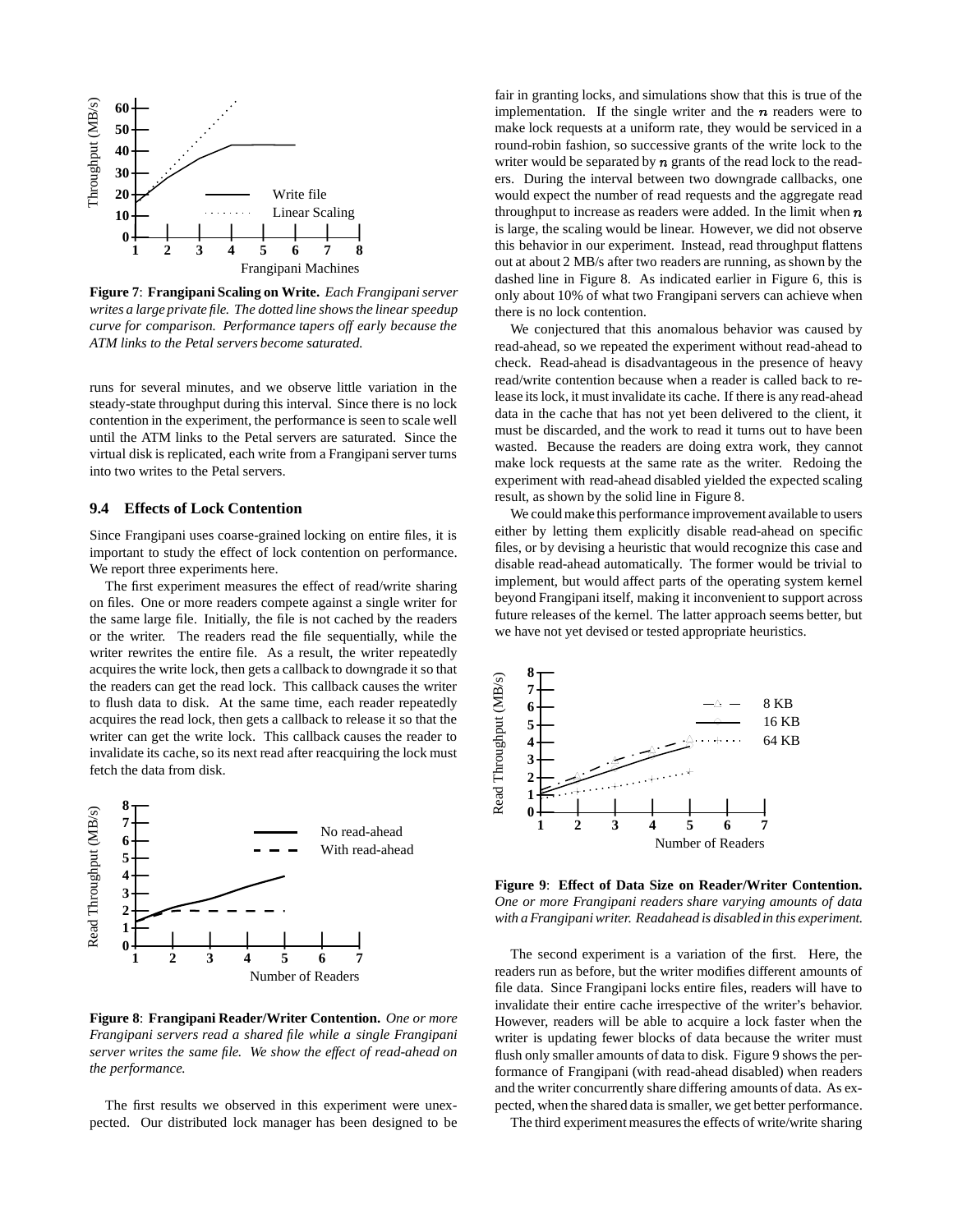on files. As the base case, a Frangipani server writes a file in isolation. We then added Frangipani servers that wrote the same file and measured the degradation in performance. Writers modify file data in blocks of 64 KB. Since Frangipani does whole-file locking, the offsets that the writers use are irrelevant for this test. We found that the aggregate bandwidth seen by all the writers dropped from 15 MB/s for the single-writer case to a little over 1 MB/s with two or more writers. This is not surprising, because with multiple writers trying to modify a file, nearly every write system call will cause a lock revocation request. This revocation request causes the lock holder to flush its dirty data to Petal. Since locks are being revoked on every write system call and each call dirties only 64 KB of data, throughput is quite limited. With smaller block sizes, throughput is even smaller.

We do not have much experience with workloads that exhibit concurrent write sharing. If necessary, we believe it would be straightforward to extend Frangipani to implement byte-range locking [6] or block locking instead. This would improve the performance of workloads that read and write different parts of the same file, making it similar to the performance of writing different files in the current system. Workloads in which multiple machines concurrently read and write the same blocks of the same file—where the filesystem is being used as an interprocess communication channel—would perform asindicated above. Frangipani is simply not targeted for such workloads.

# **10 Related Work**

Like Frangipani, the Cambridge (or Universal) File Server takes a two-layered approach to building a file system [4, 28]. The split between layers is quite different from ours, however. CFS, the lower layer, provides its clients with two abstractions: *files* and *indices*. File systems built above CFS can use these abstractions to implement files and directories. A major difference between CFS and Petal is that in CFS a single machine manages all the storage.

NFS [31, 33] is not a file system in itself, but simply a remote file access protocol. The NFS protocol provides a weak notion of cache coherence, and its stateless design requires clients to access servers frequently to maintain even this level of coherence. Frangipani provides a strongly coherent, single system view, using a protocol that maintains more state but eliminates unnecessary accesses to servers.

The Andrew File System (AFS) [19] and its offshoot DCE/DFS [21] provide better cache performance and coherence than NFS. AFS is designed for a different kind of scalability than Frangipani. Frangipani provides a unified cluster file system that draws from a single pool of storage, and can be scaled up to span many disk drives across many machines under a common administration. In contrast, AFS has a global name space and security architecture that allows one to plug in many separate file servers and clients over a wide area. We believe the AFS and Frangipani approaches to scaling are complementary; it would make good sense for Frangipani servers to export the file system to wide-area clients using the AFS or DCE/DFS name space and access protocol.

Like Frangipani, the Echo file system [5, 18, 26, 35] is logbased, replicates data for reliability and access paths for availability, permits volumes to span multiple disks, and provides coherent caching. Echo does not share Frangipani's scalability, however. Each Echo volume can be managed by only one server at a time, with failover to one designated backup. A volume can span only as many disks as can be connected to a single machine. There is

an internal layering of file service atop disk service, but the Echo implementation requires both layers to run in the same address space on the same machine, and experience with Echo showed the server CPU to be a bottleneck.

The VMS Cluster file system [14] offloads file system processing to individual machines that are members of a cluster, much as Frangipani does. Each cluster member runs its own instance of the file systemcode on top of a shared physical disk, with synchronization provided by a distributed lock service. The shared physical disk is accessed either through a special-purpose cluster interconnect to which a disk controller can be directly connected,or through an ordinary network such as Ethernet and a machine acting as a disk server. Frangipani improves upon this design in several ways: The shared physical disk is replaced by a shared scalable virtual disk provided by Petal, the Frangipani file system is log-based for quick failure recovery, and Frangipani provides extensive caching of both data and metadata for better performance.

The Spiralog file system [20] also offloads its file system processing to individual cluster members, which run above a shared storage system layer. The interface between layers in Spiralog differs both from the original VMS Cluster file system and from Petal. The lower layer is neither file-like nor simply disk-like; instead, it provides an array of stably-stored bytes, and permits atomic actions to update arbitrarily scattered sets of bytes within the array. Spiralog's split between layers simplifies the file system, but complicates the storage system considerably. At the same time, Spiralog's storage system does not share Petal's scalability or fault tolerance; a Spiralog volume can span only the disks connected to one machine, and becomes unavailable when that machine crashes.

Though designed as a cluster file system, Calypso [11] is similar to Echo, not to VMS Clusters or Frangipani. Like Echo, Calypso stores its files on multiported disks. One of the machines directly connected to each disk acts as a file server for data stored on that disk; if that machine fails, another takes over. Other members of the Calypso cluster access the current server as file system clients. Like both Frangipani and Echo, the clients have caches, kept coherent with a multiple-reader/single-writer locking protocol.

For comparison purposes, the authors of Calypso also built a file system in the shared-disk style, called PJFS [12]. Calypso performed better than PJFS, leading them to abandon the shareddisk approach. PJFS differs from Frangipani in two main respects. First, its lower layer is a centralized disk server, not a distributed virtual disk like Petal. Second, all file server machines in PJFS share a common log. The shared log proved to be a performance bottleneck. Like Frangipani, PJFS locks the shared disk at wholefile granularity. This granularity caused performance problems with workloads where large files were concurrently write-shared among multiple nodes. We expect the present Frangipani implementation to have similar problems with such workloads, but as noted in Section 9.4 above, we could adopt byte-range locking instead.

Shillner and Felten have built a distributed file system on top of a shared logical disk [34]. The layering in their system is similar to ours: In the lower layer, multiple machines cooperate to implement a single logical disk. In the upper layer, multiple independent machines run the same file system code on top of one logical disk, all providing access to the same files. Unlike Petal, their logical disk layer does not provide redundancy. The system can recover when a node fails and restarts, but it cannot dynamically configure out failed nodes or configure in additional nodes. Their file system uses careful ordering of metadata writes, not logging as Frangipani does. Like logging, their technique avoids the need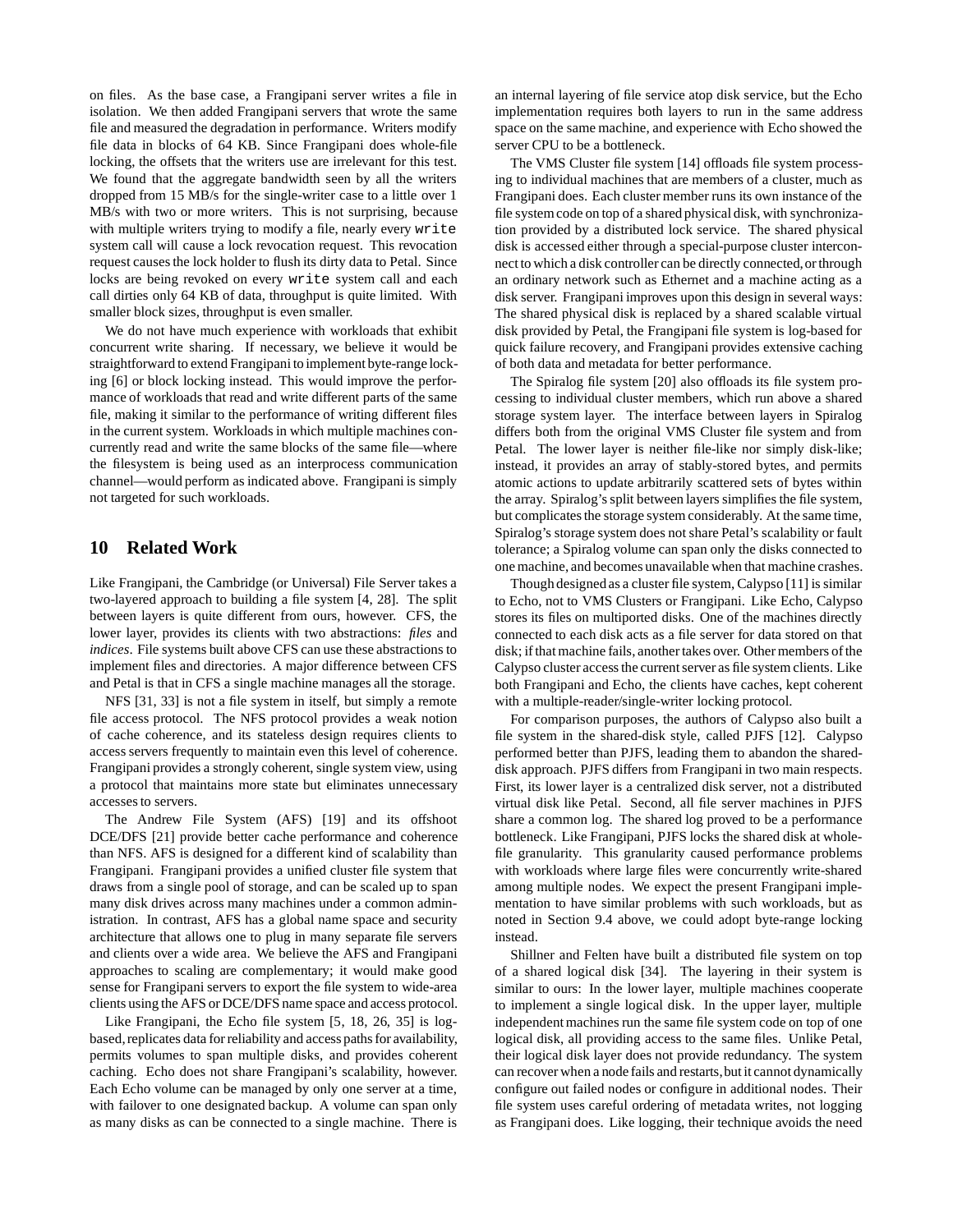for a full metadata scan (*fsck*) to restore consistency after a server crash, but unlike logging, it can lose track of free blocksin a crash, necessitating an occasional garbage collection scan to find them again. We are unable to compare the performance of their system with ours at present, as performance numbers for their file system layer are not available.

The xFS file system [1, 36] comes closest in spirit to Frangipani. In fact, the goals of the two systems are essentially the same. Both try to distribute the management responsibility for files over multiple machines and to provide good availability and performance. Frangipani is effectively "serverless" in the same sense as xFS the service is distributed over all machines, and can be configured with both a Frangipani server and Petal server on each machine. Frangipani's locking is coarser-grained that xFS, which supports block-level locking.

Our work differs from xFS in two principal ways:

First, the internal organization of our file system and its interface to the storage system are significantly different from xFS's. Unlike Frangipani, xFS has a predesignated manager for each file, and its storage server is log-structured. In contrast, Frangipani is organized as a set of cooperating machines that use Petal as a shared store with a separate lock service for concurrency control. Ours is a simpler model, reminiscent of multithreaded shared memory programs that communicate via a common store and use locks for synchronization. This model allows us to deal with file system recovery and server addition and deletion with far less machinery than xFS requires, which has made our system easier to implement and test.

Second, we have addressed file system recovery and reconfiguration. These issues have been left as open problems by the xFS work to date.

We would have liked to compare Frangipani's performance with that of xFS, but considerable performance work remains to be completed on the current xFS prototype [1]. A comparison between the systems at this time would be premature and unfair to xFS.

# **11 Conclusions**

The Frangipani file system provides all its users with coherent, shared access to the same set of files, yet is scalable to provide more storage space, higher performance, and load balancing asthe user community grows. It remains available in spite of component failures. It requires little human administration, and administration does not become more complex as more components are added to a growing installation.

Frangipani was feasible to build because of its two-layer structure, consisting of multiple file servers running the same simple file system code on top of a shared Petal virtual disk. Using Petal as a lower layer provided several benefits. Petal implements data replication for high availability, obviating the need for Frangipani to do so. A Petal virtual disk is uniformly accessible to all Frangipaniservers, so that any server can serve any file, and any machine can run recovery when a server fails. Petal's large, sparse address space allowed us to simplify Frangipani's on-disk data structures.

Despite Frangipani's simple data layout and allocation policy and coarse-grained locking, we have been happy with its performance. In our initial performance measurements, Frangipani is already comparable to a production DIGITAL Unix file system, and we expect improvement with further tuning. Frangipani has shown good scaling properties up to the size of our testbed configuration (seven Petal nodes and six Frangipani nodes). The results leave us optimistic that the system will continue to scale up to many more nodes.

Our future plans include deploying Frangipani for our own dayto-day use. We hope to gain further experience with the prototype under load, to validate its scalability by testing it in larger configurations, to experiment with finer-grained locking, and to complete our work on backup. Finally, of course, we would like to see the ideas from Frangipani make their way into commercial products.

# **Acknowledgments**

We thank Mike Burrows, Mike Schroeder, and Puneet Kumar for helpful advice on the Frangipani design and comments on this paper. Fay Chang implemented an early prototype of Frangipani as a summer project. The anonymous referees and our shepherd, John Wilkes, suggested many improvements to the paper. Cynthia Hibbard provided editorial assistance.

### **References**

- [1] Thomas E. Anderson, Michael D. Dahlin, Jeanna M. Neefe, David A. Patterson, Drew S. Roselli, and Randolph Y. Wang. Serverless network file systems. *ACM Transactions on Computer Systems*, 14(1):41–79, February 1996.
- [2] Philip A. Bernstein, Vassos Hadzilacos, and Nathan Goodman. *Concurrency Control and Recovery in Database Systems*. Addison-Wesley, 1987.
- [3] Anupam Bhide, Elmootazbellah N. Elnozahy, and Stephen P. Morgan. A highly available network file server. In *Proceedings of the Winter USENIX Conference*, pages 199–205, January 1991.
- [4] A. D. Birrell and R. M. Needham. A universal file server. *IEEE Transactions on Software Engineering*, SE-6(5):450– 453, September 1980.
- [5] Andrew D. Birrell, Andy Hisgen, Charles Jerian, Timothy Mann, and Garret Swart. The Echo distributed file system. Research Report 111, Systems Research Center, Digital Equipment Corporation, September 1993.
- [6] Michael Burrows. *Efficient Data Sharing*. PhD thesis, University of Cambridge, September 1988.
- [7] C. Chao, R. English, D. Jacobson, A. Stepanov, and J. Wilkes. Mime: A high performance parallel storage device with strong recovery guarantees. Technical Report HPL-CSP-92- 9, Hewlett-Packard Laboratories, November 1992.
- [8] Jeffrey S. Chase, Henry M. Levy, Michael J. Feeley, and Edward D. Lazowska. Sharing and protection in a singleaddress-spaceoperating system. *ACM Transactions on Computer Systems*, 12(4):271–307, November 1994.
- [9] Sailesh Chutani, Owen T. Anderson, Michael L. Kazar, Bruce W. Leverett, W. Anthony Mason, and Robert N. Sidebotham. The Episode file system. In *Proceedings of the Winter USENIX Conference*, pages 43–60, January 1992.
- [10] Wiebren de Jonge, M. Frans Kaashoek, and Wilson C. Hsieh. The logical disk: A new approach to improving file systems. In *Proc. 14th Symp. on Operating Systems Principles*, pages 15–28, December 1989.